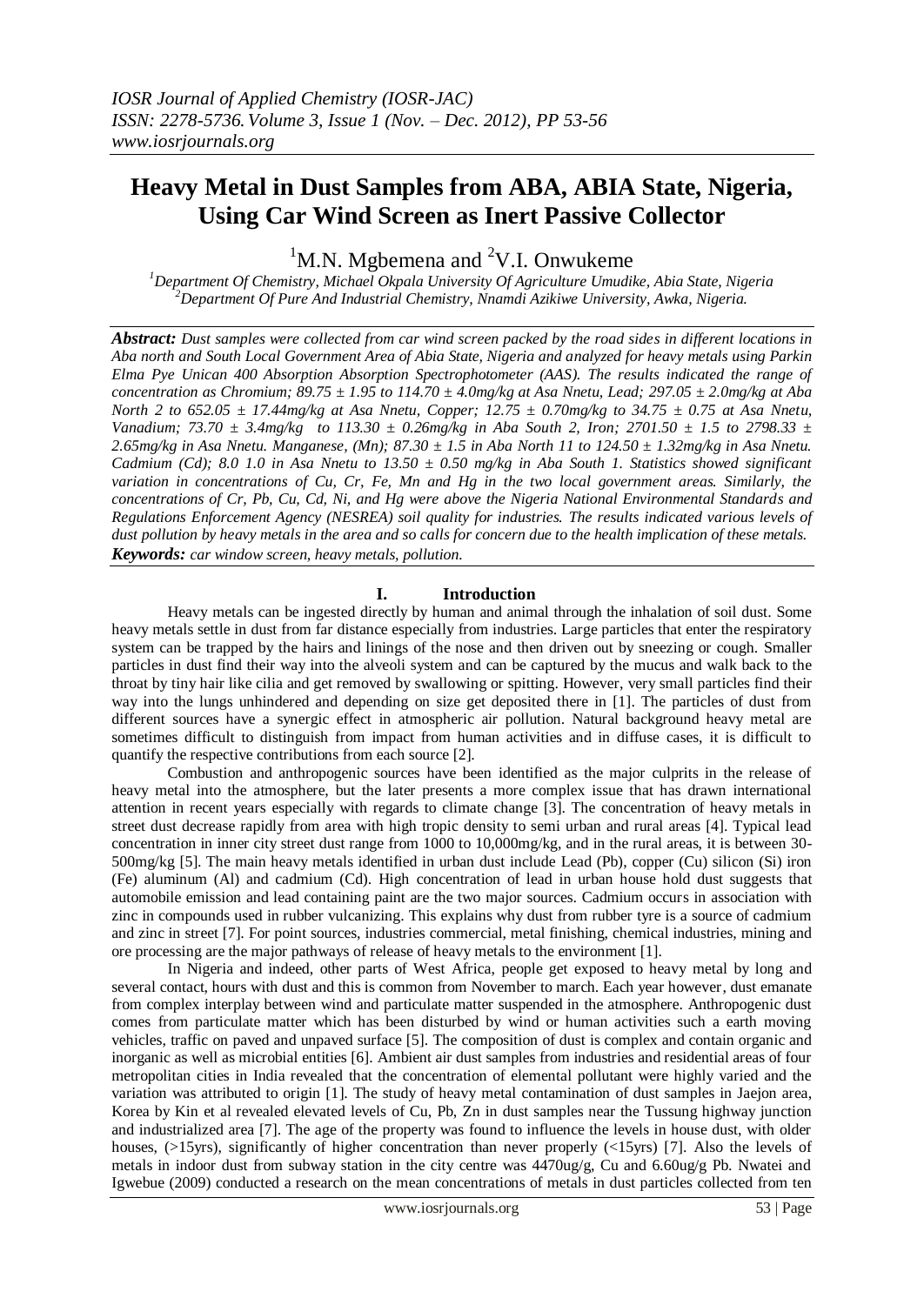laboratories in campus I and II of the Delta State University Abraka, Nigeria and results revealed significant variation (P<0.05) in metal concentration in the dust samples collected. This shows that chemicals in the laboratory are capable of contaminating the air and dust particles. The highest concentration of lead was found in physics and chemistry laboratories while elevated levels of arsenic (As), cobalt (Co) and selenium (Se) were found in dust from agricultural science laboratory. Cd and Co were found in all the laboratory studied. The study proved that chemical laboratories in Nigeria are not safe for the users because the metals investigated are found to be highly toxic when inhaled as dust or fume [8].

Metals such as lead, mercury, cadmium, arsenic nickel and aluminum cause more problem to man because they tend to accumulate in the brain, kidney and immune system where they can severely disrupt normal body function [9]. Apart from heavy metal, dust particles had been emplicated to block stomata of plant leaves, affecting adversely, photosynthesis, respiration and transpiration [3].

This work is aimed as assessing the level of airborne heavy metal by examining dust from parked vehicles on road sides in Aba metropolis, Nigeria. The information obtained will be used for mitigation strategy as well as serve as baseline for further studies in the area.

## **II. The Study Area**

Aba, is a commercial nerve centre of Abia, Nigeria. It is the second largest commercial city in south east Nigeria, comprising of two local government areas, Aba south Local government area and Aba north local government area. Aba is centrally located and accessible to virtually all parts of the south south and the south east of Nigeria, 16km from Uyo, the Akwa Ibom state capital, 60 km from Owerri, the Imo State capital, 60km from Umuahia, the Abia state capital and 60km from Port-Harcourt (PH) the river state capital. Industries are abound in Aba, ranging from textile, brewing, glass, food processing, paper mill, leather, cosmetics, drugs etc. These industries promote unrestricted population growth with the attendant increase in waste generation and as such, there is every tendency for heavy metals to contaminate the environment. Aba lies south of Umuahia at latitude  $05^{\circ}$   $07^{\circ}$  and longitude  $07^{\circ}$   $22^{\circ}$  on the location and position map topography sheet 321.

#### **III. Materials And Methods**

#### **Collection of samples:**

The study area was divided into 5 sampling locations A,B,C,D, and E. Location A and B represent Aba south area. Location A comprise: UBN by force road, Aba town hall and Osusu areas. Local B, comprise Umungasi, Umuele by Okigwe road and Ariaria. Location C, comprise Abia-line, Brass junction and National High School road. Location D, comprise: Umumbai by Ngwa road, Ihiorji village road and Umuogele, while location E, comprise Asa nnentu, PH express and the surroundings. Ramdom samples of dust were collected at 4 different points in each area of the location and pooled to obtain a composite sample. Three areas were mapped out from each location for collection of three composite samples, one from each area. The dust samples were collected with a plastic brush from the window screens of packed vehicles within the selected areas. The composite dust samples were stored in a clean labelled plastic bags and taken to the laboratory for analysis.

#### **Digestion of dust samples:**

1.0g of each dust sample was weighed into different 50cm<sup>3</sup> beaker to which 10cm<sup>3</sup> of nitric acid (HN03) was carefully added. It was heated to partial dryness on a digestion block inside the fume cupboard. The beakers were allowed to cool and 10cm<sup>3</sup> of perchloric acid was carefully added to each sample and heated carefully to dryness. The digested samples were cooled and 20cm<sup>3</sup> of water was added, stirred filtered into a 50cm<sup>3</sup> volumetric flask and made up to the mark with distilled water. Heavy metal content of the samples was determined using AAS Atomic Absorption Spectrometer Parkin Elmer Instrument model 400 Pye Unican,

## **IV. Data Analysis**

Results were expressed a mean with standard deviation and t-test was used for analysis of variation of heavy metals between the two local government areas at  $p<0.05$ .

## **V. Results And Discussion**

The results of this analysis are presented in Table 1 (A and B)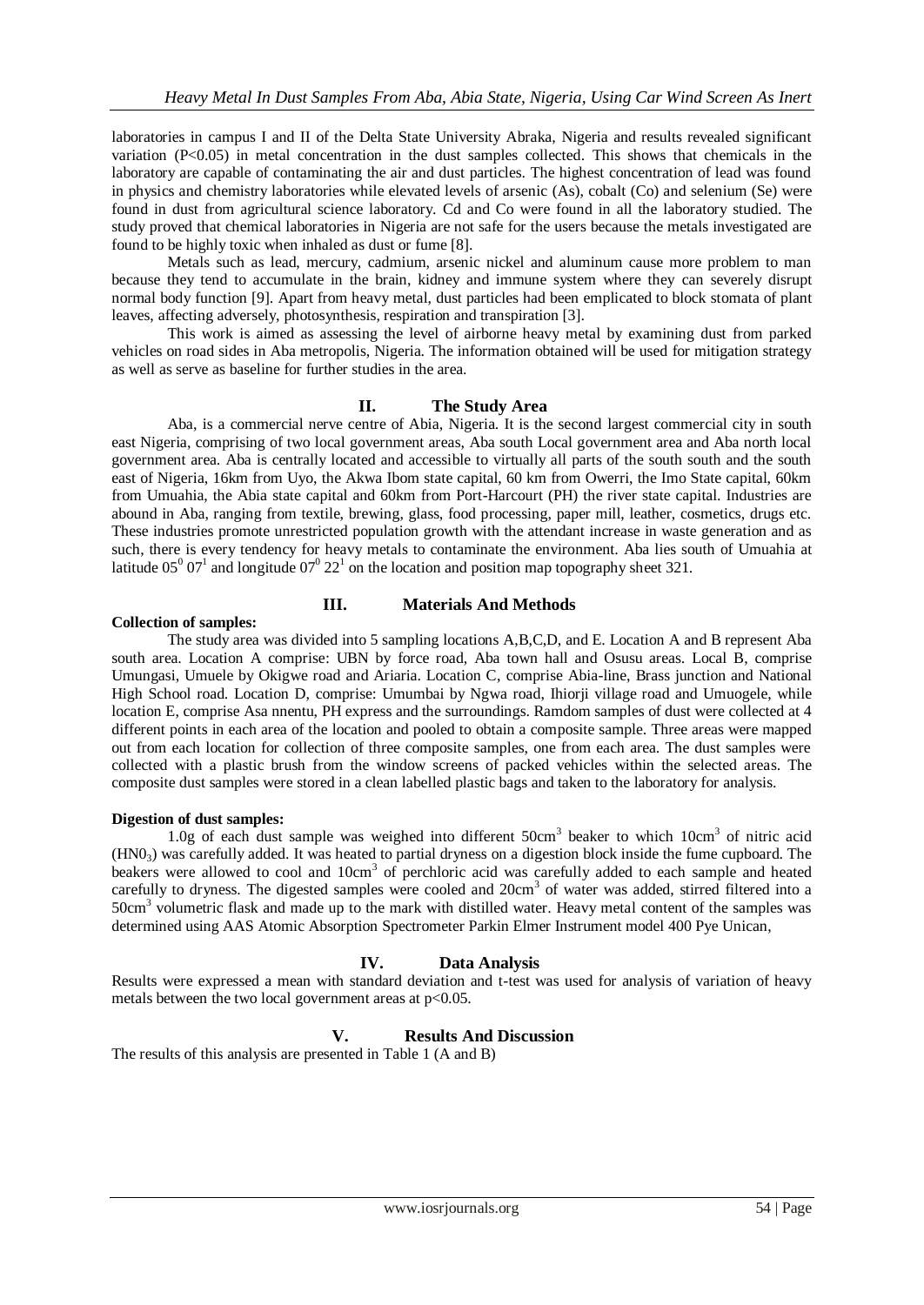|                 | <b>WEIGHT ANK A MENT AT A THA</b> |              |             |         |             | wan anno campo co ann |             |           |          | <b>MARINAHAM MARIAN PROVINCIAL AN</b> |           |                |
|-----------------|-----------------------------------|--------------|-------------|---------|-------------|-----------------------|-------------|-----------|----------|---------------------------------------|-----------|----------------|
| Locati          | Chromium                          | Lead         | Coppe Cobal |         | Vanadi Iron |                       | Mangan      | Cadm      | Nick     | Zinc                                  | Merc      | Arsen          |
| on/na           |                                   |              |             |         | um          |                       | ese         | ium       | el.      |                                       | ury       | ic             |
| me              |                                   |              |             |         |             |                       |             |           |          |                                       |           |                |
| А               | Aba North L.G.A                   |              |             |         |             |                       |             |           |          |                                       |           |                |
| DA <sub>1</sub> | $592.50 \pm$<br>94.5±             |              | 15.30       | 13.50   | 97.10       | 2701.50               | 117.55      | 8.50      | 70.0     | 160.4                                 | 0.517     | 0.00           |
|                 | 2.50                              | 22.5         |             |         |             |                       |             |           |          | $5\pm$                                |           |                |
|                 |                                   |              | ÷           | ÷       | ÷           | ÷                     | ÷           | ±.        | 0±       |                                       | ÷         | ±.             |
|                 |                                   |              | 1.18        | 1.80    | 1.10        | 1.50                  | 1.36        | 1.32      | 1.32     | 1.32                                  | 0.10      | 00             |
| DB <sub>2</sub> | $89.75 +$                         | $297.70 +$   | 12.75       | 10.60   | 73.70       | $98.0 +$              | $87.50 +$   | 9.00      | 75.0     | 160.3                                 | 0.50      | 0.00           |
|                 | 1.95                              | 24.60        | ± 0.75      | ÷       | ± 3.40      | 1.00                  | 1.52        | ÷         | 0±       | 0±                                    | $\pm 1.0$ | ±00            |
|                 |                                   |              |             | 0.45    |             |                       |             | 0.50      | 3.27     | 3.90                                  |           |                |
|                 |                                   |              |             |         |             |                       |             |           |          |                                       |           |                |
| Mean            | 92.30                             | $445.10 \pm$ | 14.02       | 12.05   | 85.35       | 2745.25               | 102.53      | 8.27      | 72.5     | 160.3                                 | 0.51      | 0.00           |
|                 | $\pm 3.18$                        | 33.39        | ±1.39       | ÷       | ±3.37       | ±1.80                 | ±1.89       | ÷         | 0 ±      | $8 \pm$                               | $\pm 1.0$ | ٠.             |
|                 |                                   |              |             | 1.85    |             |                       |             | 1.41      | 3.52     | 4.11                                  |           | 0.00           |
| Varian          | 10.11                             | 1114.89      | 1.93        | 3.42    | 12.74       | 3.24                  | 3.57        | 1.98      | 12.3     | 16.89                                 | 1.00      | 0.00           |
| ce              |                                   |              |             |         |             |                       |             |           | 9        |                                       |           |                |
| CV <sub>%</sub> | 3.4                               | 75           | 9.91        | 15.35   | 4.18        | 0.0007                | 1.84        | 1.74      | 4.8      | 6.18                                  | 200       | $\blacksquare$ |
| в               |                                   |              |             |         |             |                       |             |           |          |                                       |           |                |
|                 | Aba South Area L.G.A              |              |             |         |             |                       |             |           |          |                                       |           |                |
| DC <sub>1</sub> | 96.50                             | $480.60 \pm$ | 19.20       | 15.40   | 80.50       | 2760.00               | $90.55 \pm$ | $8.0 \pm$ | 90.0     | 160.0                                 | 20.15     | 0.00           |
|                 | $\pm 2.5$                         | 0.95         | ± 0.95      |         | ±1.80       | ± 52.90               | 1.53        | 1.00      | 5±       | $0 \pm$                               | ÷         |                |
|                 |                                   |              |             | ÷       |             |                       |             |           |          |                                       |           |                |
|                 |                                   |              |             | 1.25    |             |                       |             |           | 2.08     | 3.61                                  | 0.15      |                |
| DD <sub>2</sub> | 96.05                             | $358.00 +$   | 15.40       | 29.50   | 113.30      | 2790.00               | 118.00      | 13.50     | 35.0     | 160.2                                 | 36.70     | 0.00           |
|                 | $\pm 1.05$                        | 2.00         | ± 0.40      | ÷       | ± 0.26      | ± 5.0                 | $\pm 1.8$   | ÷         | 0±       | 0 ±                                   | ÷         |                |
|                 |                                   |              |             | 0.45    |             |                       |             | 0.50      | 2.0      | 1.73                                  | 0.90      |                |
| DE              | 144.70                            | $652.05 \pm$ | 72.80       | 34.75   |             | 102.40 2798.00        | 124.50      | 8.50      | 125.     | 161.0                                 | 33.05     | 0.00           |
|                 | ±4.0                              | 17.44        | $\pm 2.0$   | ÷.      | $\pm 7.22$  | $\pm 2.65$            | ±1.00       | ÷         | $00 \pm$ | ٥<br>÷                                | ÷         | ÷.             |
|                 |                                   |              |             |         |             |                       |             |           |          |                                       |           |                |
|                 |                                   |              |             | 0.75    |             |                       |             | 0.43      | 5.0      | 1.82                                  | 0.05      | 0.00           |
| Mean            | 112.41                            | $487.21 =$   | 35.93       | 26.0    | 98.73       | 2782.66               | 111.18      | 10.00     | 83.3     | 160.4                                 | 29.96     | 0.00           |
|                 | ±4.83                             | 26.72        | ±2.25       | ÷       | $\pm 3.25$  | ± 5.72                | ± 2.79      | ÷         | 5±.      | ٥<br>$\pm$                            | ÷         |                |
|                 |                                   |              |             | 1.52    |             |                       |             | 1.19      | 5.77     | 4.38                                  | 0.91      |                |
| T-cal           | $2.6*$                            | 1.02         | $8.79*$     | $6.63*$ | $3.05*$     | $6.85^{\circ}$        | $2.82*$     | 0.74      | 1.76     | 9.994                                 | 23.95     |                |
| $4 = 2.1$       |                                   |              |             |         |             |                       |             |           |          |                                       |           |                |
| 3               |                                   |              |             |         |             |                       |             |           |          |                                       |           |                |
|                 |                                   |              |             |         |             |                       |             |           |          |                                       |           |                |
| Varian          | 23.32                             | 713.95       | 5.06        | 2.31    | 10.49       | 32.71                 | 7.78        | 1.41      | 33.2     | 19.18                                 | 0.83      | 0.00           |
| ce              |                                   |              |             |         |             |                       |             |           | ٥        |                                       |           |                |
| CV <sub>x</sub> | 4.2                               | 5.4          | 6.2         | 5.7     | 3.2         | 2.05                  | 25          | 1.9       | 6.9      | 2.7                                   | 3.0       | 0.0            |
| <b>NESR</b>     | 100                               | 10           | 100         | 50      | ÷           |                       | ÷.          | 3.0       | 70       | 421                                   | 4.0       | 20             |
| EΑ              |                                   |              |             |         |             |                       |             |           |          |                                       |           |                |
| STD             |                                   |              |             |         |             |                       |             |           |          |                                       |           |                |
| mg/kg           |                                   |              |             |         |             |                       |             |           |          |                                       |           |                |
|                 |                                   |              |             |         |             |                       |             |           |          |                                       |           |                |

Table 1.0: The levels of heavy metal concentration in dust samples in Aba North/South in molecular season.

Key: DA<sub>1</sub>: Dust from Aba North 1 DB2: Dust from Aba North 2 DC<sub>1</sub>: Dust from Aba South 1 DC<sub>2</sub>: Dust from Aba South 2 DE: Dust from Aba Nnetu

t value marked \* are significant

Chromium concentration varied from 89.75  $\pm$ 1.95 to 144.70  $\pm$  4.0mg/kg at Aba North 2 and Asa Nnetu respectively lead concentration varied from 297.00  $\pm$  2.0 to 652.05  $\pm$  17.44 mg/kg at Aba north *11* and Asa Nnetu respectively. Also, copper concentration followed the same trend from 12.75  $\pm$  0.75 mg/kg to 34. 75  $\pm$ 0.12 at Aba-north and Asa-Nnetu respectively. Similarly vanadium concentration varied from  $73.70 \pm 3.40$ mg/kg to 113.36  $\pm$  0.26 mg/kg in Aba north 2 and Aba south 2 respectively. Iron concentration varied from  $2701.50 \pm 1.5$ mg/kg in Aba north 1 to 2798.33  $\pm$  2.65 mg/kg in Asa Nnetu. The concentrations of manganese, cadmium nickel, zinc and mercury varied from  $87.50 \pm 1.32$  mg/kg in Aba north 2 to  $124.50 \pm 1.5$  mg/kg in Asa Nnetu,  $8.0 \pm 1.0$  mg/kg in Aba south 1 to  $13.50 \pm 0.50$  mg/kg in Aba south,  $35.00 \pm 2.0$  mg/kg to Aba south 2 to  $125.00 \pm 5.0$  mg/kg in Asa Nnetu,  $160.00 \pm 1.80$  mg/kg to  $161.00 \pm 1.80$  mg/kg in Asa Nnetu,  $0.50 \pm 0.10$ mg/kg in Aba south 2 to  $36.70 \pm 0.9$  mg/kg in Aba south 2. No Arsenic was detected in the dust samples studied. Almost all the metals had elevated level at Asa Nnetu, the mechanic village. This may be attributed to